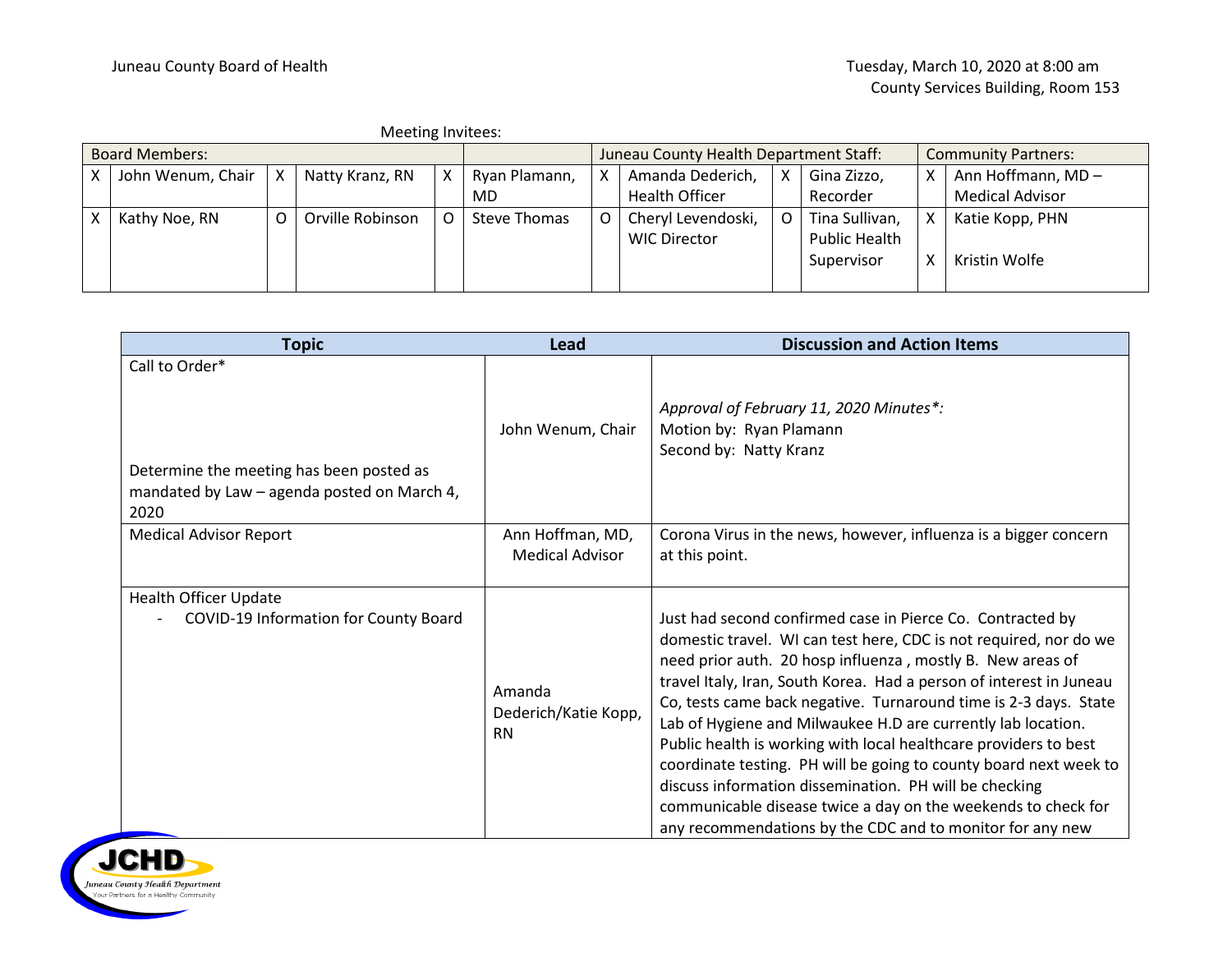|                                       | cases. The public has a few different options of contacting public<br>health.                                                                                                                                                                                                                                                                                                                                                                                                                                                   |
|---------------------------------------|---------------------------------------------------------------------------------------------------------------------------------------------------------------------------------------------------------------------------------------------------------------------------------------------------------------------------------------------------------------------------------------------------------------------------------------------------------------------------------------------------------------------------------|
| <b>Environmental Health</b>           | Handout given. Coming up on water testing season. We will<br>hand out free test kits until funds are exhausted. WI Lead Safe<br>home systems. Wood County is looking into renovating a home in<br>Mauston that has elevated lead levels.                                                                                                                                                                                                                                                                                        |
| 140 Review                            | We are a Level III health department! We have been working<br>towards this goal for many years. Previous and current health<br>officers should be given utmost credit. A press release will be put<br>together shortly.                                                                                                                                                                                                                                                                                                         |
| National Service Recognition Day      | Will be recognizing our Americorps member, that date is April 7.                                                                                                                                                                                                                                                                                                                                                                                                                                                                |
| <b>Tobacco Free Grounds Ordinance</b> | All county grounds and parking lots will be smokeless, this will<br>also include vaping.                                                                                                                                                                                                                                                                                                                                                                                                                                        |
| <b>Community Health Manager</b>       | Handouts given regarding position description and fiscal<br>management/responsibility. We have managers for nursing and<br>WIC staff, we would like management for the CHE staff. Would<br>like to reallocate 20hrs of nursing time that is not being used, to<br>pay for this position. Hoping for a June 1 <sup>st</sup> start date. The span of<br>control will not fall on one person, responsibilities will fall on<br>multiple people. Public health has not had, nor requested,<br>additional tax levy hours since 1991. |
|                                       | Motion to Request Additional 20 hours for community health<br>manager position:<br>Motion By: Kathy Noe<br>Second By: Natty Kranz                                                                                                                                                                                                                                                                                                                                                                                               |

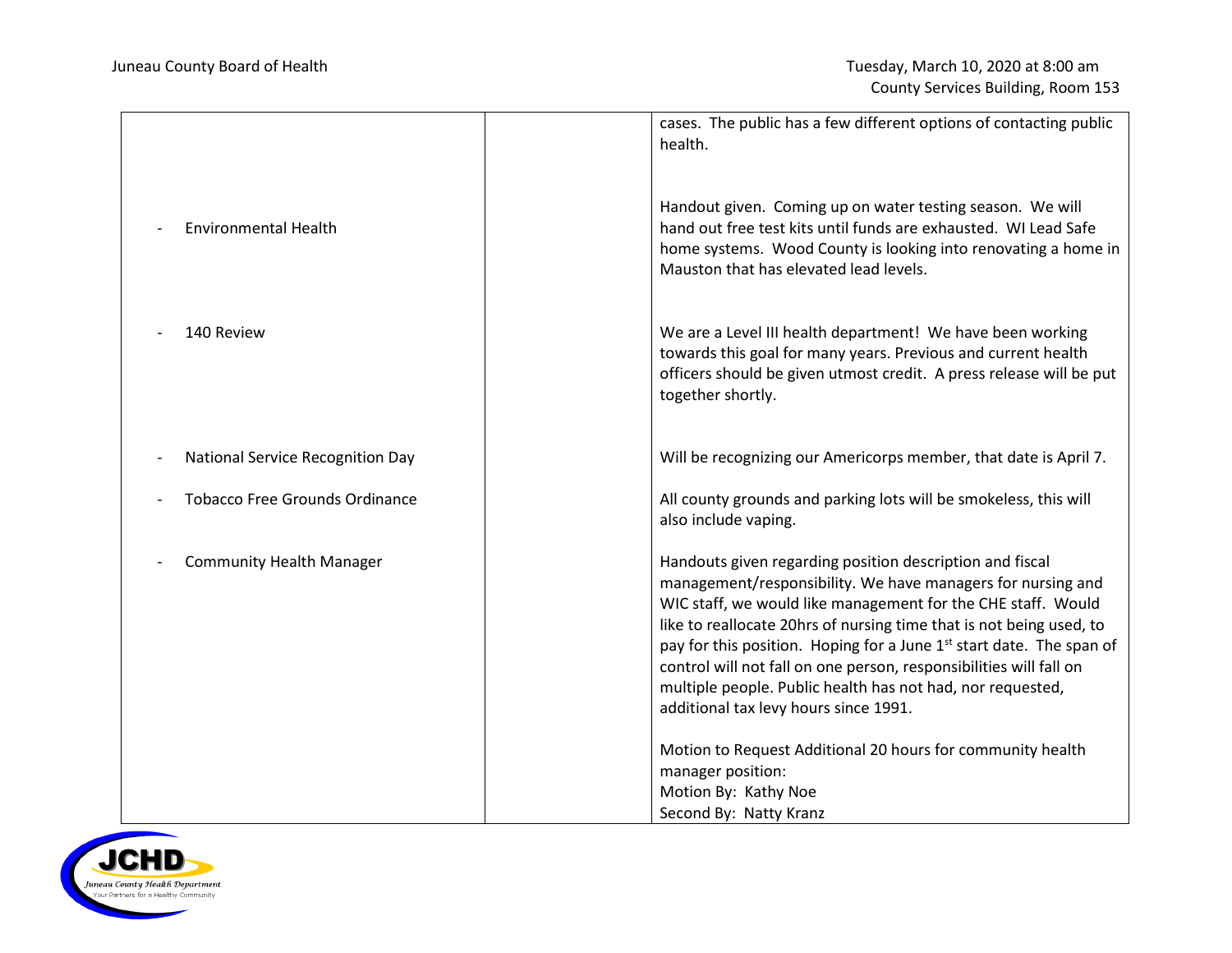|                                                                                          |                                           | Motion to Reallocate 20 hours of Nursing time to community<br>health manager position:<br>Motion By: Ryan Plamann<br>Second By: Natty Kranz                                                                                                                                                                                                                                                                                                                                                                                                                                                                                                                                                                                                                              |  |  |
|------------------------------------------------------------------------------------------|-------------------------------------------|--------------------------------------------------------------------------------------------------------------------------------------------------------------------------------------------------------------------------------------------------------------------------------------------------------------------------------------------------------------------------------------------------------------------------------------------------------------------------------------------------------------------------------------------------------------------------------------------------------------------------------------------------------------------------------------------------------------------------------------------------------------------------|--|--|
| Public Health Program Update<br>Communicable Disease update                              | Katie Kopp, Public<br><b>Health Nurse</b> | Please see Health Officer update                                                                                                                                                                                                                                                                                                                                                                                                                                                                                                                                                                                                                                                                                                                                         |  |  |
| <b>WIC Program Updates</b><br>Kwiktrip Vendor Discussion                                 | Kristin Wolfe, WIC<br><b>RD</b>           | WIC participants can only use their WIC cards at providing stores.<br>Most participants have to travel out of county to get to stores<br>that provide services. We would like to add Kwik Trip to the<br>approved list of vendors. Transportation is a huge issue for WIC<br>participants. There is a letter being drafted to ask Kwik Trips to<br>participate and accept WIC cards. BOH agreed to have BOH<br>chairman to sign a letter to encourage the WI Department of<br>Health Services to get Kwiktrip to participate. Juneau County is a<br>"food desert" regarding WIC participation. WIC maintained their<br>caseload even though overall numbers have been on the decline.<br>BFPC: hopefully by the end of March our new BFPC will be<br>contacting clients. |  |  |
| <b>Public Comments</b>                                                                   |                                           |                                                                                                                                                                                                                                                                                                                                                                                                                                                                                                                                                                                                                                                                                                                                                                          |  |  |
| Closed Session Pursuant to 1.85(1)(c) for Staff<br>Evaluations                           | Board of Health                           | N/A                                                                                                                                                                                                                                                                                                                                                                                                                                                                                                                                                                                                                                                                                                                                                                      |  |  |
| Proposed Agenda Items for April Board of Health<br>Next Meeting: Tuesday, April 14, 2020 |                                           | 140 Review<br>Hawthorne Project<br><b>Immunization Review</b>                                                                                                                                                                                                                                                                                                                                                                                                                                                                                                                                                                                                                                                                                                            |  |  |